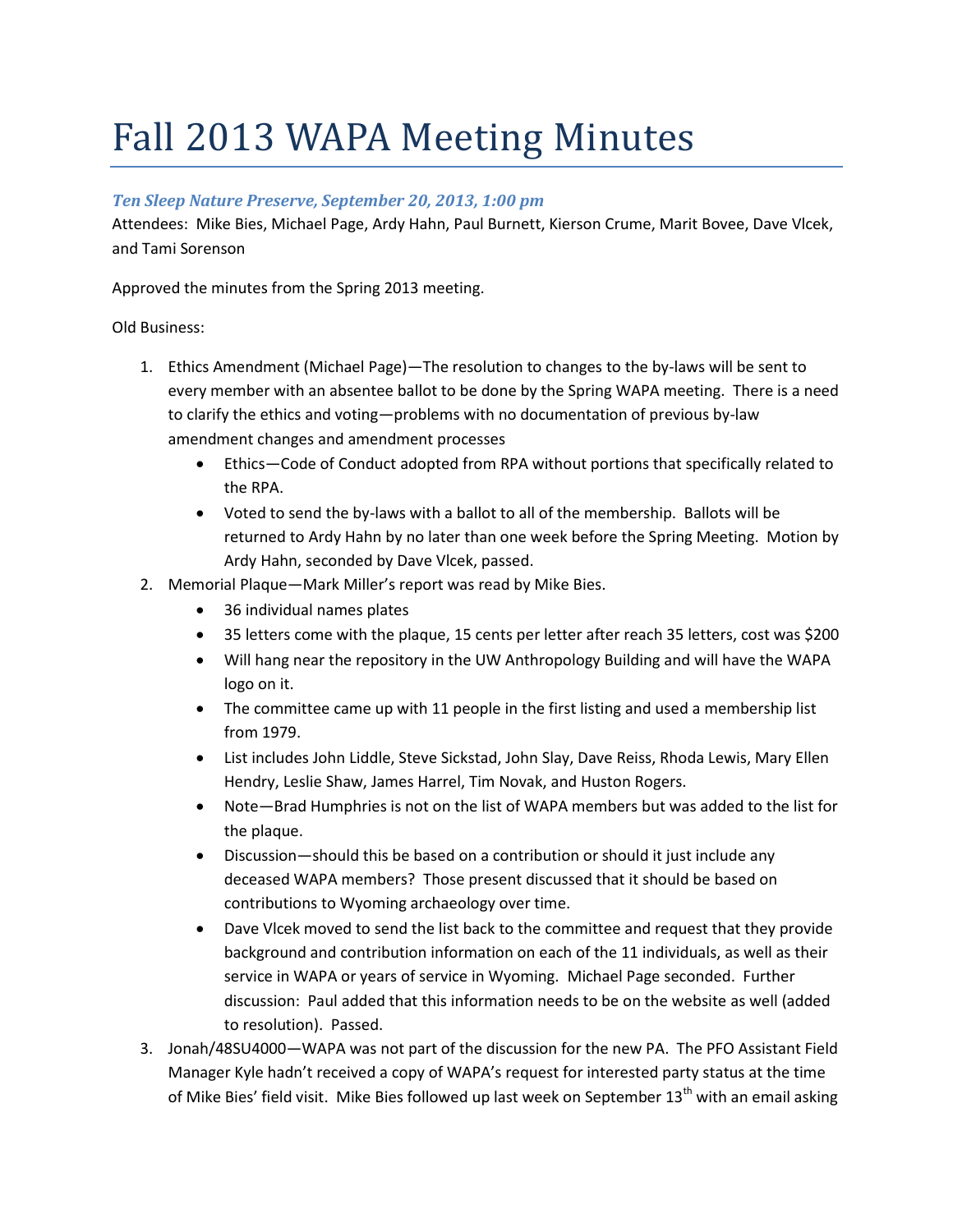about WAPA's status and hadn't received a response. Ardy pointed out that the week between the  $13<sup>th</sup>$  and the 20<sup>th</sup> had been problematic for BLM Wyoming's phone and email access. Dave Vlcek reiterated that WAPA should be part of the PA revision discussion, and that there would be more PAs for specific projects and sites, and recommended that WAPA stay involved. Michael Page asked if there was a public comment period for the Jonah PA and was there anything yet published in the Federal Register? Mike Bies answered that it is not a renewal because the PA lapsed, but Vlcek thought it didn't lapse. The consensus was that WAPA should maintain a place at the table. Michael Page said if there is a public comment period then WAPA would need to comment if we aren't involved in the preparation.

### New Business:

- 1. Who can the Executive Board tap to serve on the Interested Party Subcommittee?
	- There should be a standing list of individuals available with an interest and a declaration of no conflict of interest.
	- Public Education and Outreach is the part of any PA or agreement that WAPA can help with.
	- Post employment restrictions for BLM go away after two years post retirement but if an individual was substantially involved with the decision making process then he/she must not represent any other entity.
	- Michael Page—has to be a case by case basis.
	- Mike Bies—cannot be a firm commitment but should be able to bow out if a conflict arises.
	- Mike Bies—we need a subcommittee of the Executive Board that can put forth projects that WAPA should be involved with.
	- Paul-good idea to do a subcommittee.
	- Vlcek—membership should be watching and bringing things forward as they are noticed. Comments from WAPA are important and we need a 2 to 3 person subcommittee to head that.
	- Mike Bies volunteered to compose a short message to the list serve to ask for help.
- 2. Attack at the server company brought down the WAS/WAPA website and the WAPA section of the site hasn't functioned since. Therefore WAPA may have to move to another provider. John Laughlin and Mike Bies will spend the money to set up the new website. John sent the following information:

Website news – About 6 weeks ago Network Solutions, the company that hosts the WAPA/WAS website, experienced a denial of service attack and also installed new servers. Since that time the website has not functioned properly if at all. The site is now active again, but it appears that some things were lost or are now not functional. After speaking with Mike Bies and Carolyn Buff, we decided to find a new web host. Starting next week, Dan Bach and John Laughlin will begin the process of re-building the WAPA/WAS website. We do not have a set date for when the site will be live, but we do not anticipate taking more than 30 days.

3. Treasurer's Report (prepared by John Laughlin):